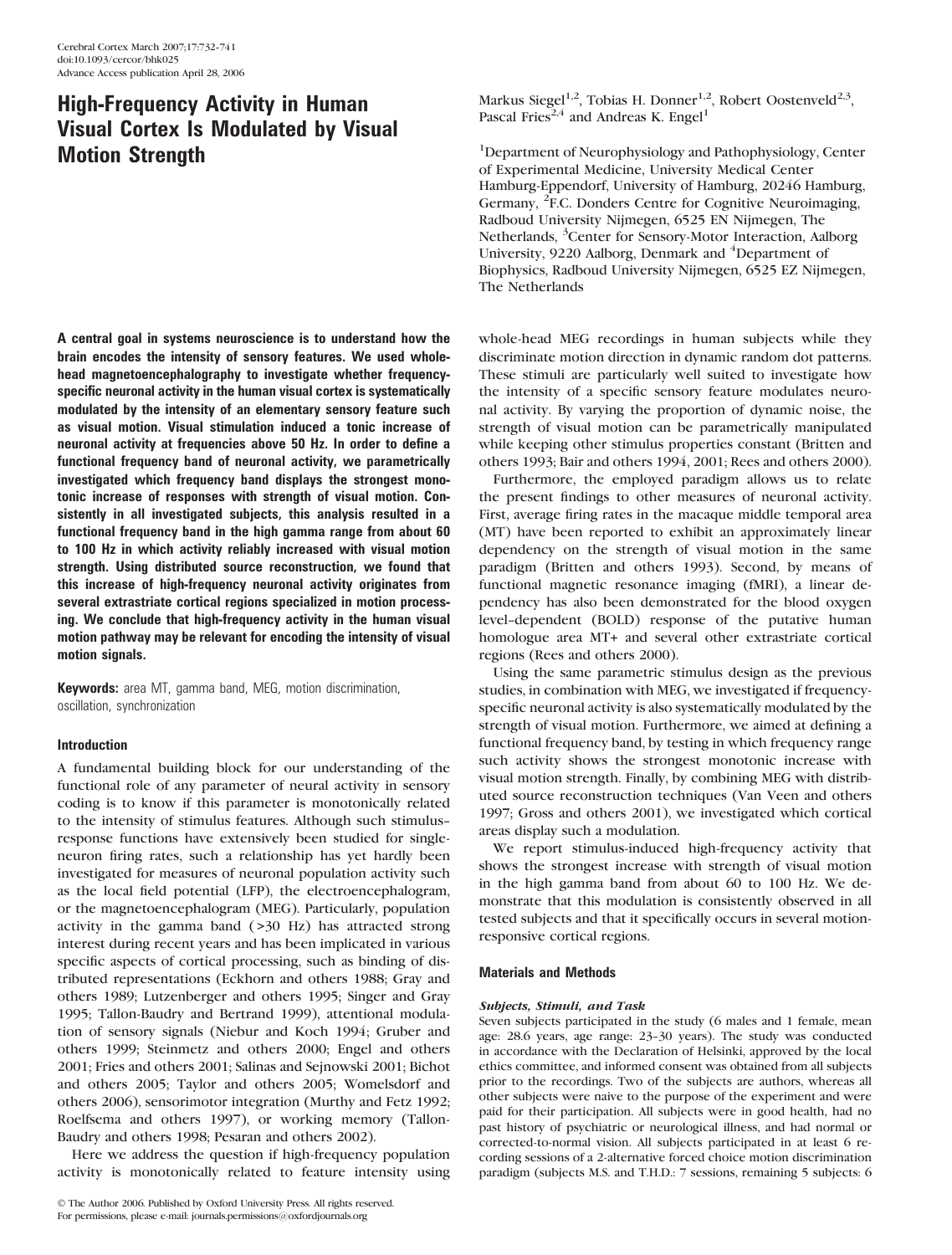sessions), resulting in a minimum of 3600 recorded trials per subject. This large amount of trials was recorded to allow for a detailed singlesubject analysis.

In each recording session, subjects performed 600 trials during which upward or downward motion had to be distinguished. Each trial was started by the onset of a red fixation cross on a uniform black background. After a random delay (1000-1500 ms), a dynamic random dot pattern of white dots on a black background was presented at 1 out of 6 levels of motion coherence (0%, 6.125%, 12.5%, 25%, 50%, and 100% motion coherence, 100 trials per level of motion coherence). On each trial, the coherent fraction of dots was moving in either upward or downward direction (50% upward motion and 50% downward motion). Dynamic random dot patterns were constructed using "random-position" noise according to a "different rule" (Scase and others 1996), as used previously (Britten and others 1993; Bair and others 1994, 2001; Bair and Koch 1996; Rees and others 2000). In short, for each frame, the level of motion coherence determined the fraction of dots that was displaced according to a common motion vector, whereas all other dots were displaced randomly (dot diameter:  $\sim$ 0.2 degrees, dot density: 1.7/degrees<sup>2</sup>, motion speed: 11.5 degrees/s, local dot contrast: 100%). The set of coherently moving dots was randomly selected anew on each frame. That is, the coherent dots had limited "lifetime." All stimuli were confined to a circular central aperture in randomized sequence (aperture diameter: 43 degrees). The start position of dots was randomized uniformly over the entire aperture for each stimulus. Subjects were instructed to report the perceived direction of motion by a button press with either the left or the right index finger as accurately as possible but not to waste time until delivering the response. The stimulus--response mapping was counterbalanced across subjects. Stimuli were turned off immediately after the subject's response or 3 s after onset if no response was given until then. These stimuli of variable duration were used in order to minimize the effect of top-down factors on the recorded neuronal signals. By presenting the stimuli only until the subjects' response, it was ensured that subjects actively processed all stimuli during the used analysis interval (see below), irrespective of the level of motion coherence. Each trial was followed by a blank intertrial interval (1500 ms). All stimuli were constructed off-line using MATLAB (MathWorks Inc., Natick, MA), and stimulus presentation was controlled using the ''Presentation'' software (Neurobehavioral Systems, Albany, CA). All stimuli were presented via a mirror system on a back projection screen at a frame refresh rate of 60 Hz using a calibrated LCD projector positioned outside the recording chamber. The stimulus refresh rate induced narrow band signals that can be noted as sharp but weak 60-Hz bands in some of the presented spectra. As the spectral signature of the reported effects demonstrates that these are unrelated to the projector frequency, we did not make an attempt to remove or conceal these signal components.

## Data Recording and Preprocessing

MEG was recorded continuously using a 151-channel whole-head system (Omega 2000, CTF Systems Inc., Port Coquitlam, Canada) in a magnetically shielded room. The electro-oculogram was recorded simultaneously for off-line artifact rejection. The head position relative to the MEG sensors was measured before and after each recording session. For all analyzed data sets, head displacements within a recording session were below 7 mm. Averaged across subjects, the standard deviation (SD) of head placements relative to the MEG dewar across recording sessions was 2.9 mm. MEG signals were low-pass filtered online (cutoff: 300 Hz) and recorded with a sampling rate of 1200 Hz.

Trials containing eyeblinks, saccades, muscle artifacts, and signal jumps were rejected off-line from further analysis using semiautomatic procedures. Line-signal removal was performed by selecting data segments of 10-s length from the continuously recorded data that contained the epochs of interest in the center. These epochs were Fourier transformed, the 50-, 100-, 150-, and 200- Hz Fourier components of the spectra were set to 0, and the time course of each epoch was finally reconstructed as the real part of the inverse Fourier transform of the corresponding spectrum. The epochs of interest were then cut out of these denoised 10-s data segments. This method exploits the fact that the line-signal artifact is of an almost perfectly constant frequency

(below 0.1-Hz variability for the present data). Therefore, for the 10-s epoch, all the artifact energy is contained in the 50-Hz Fourier component and its harmonics. Subtracting these Fourier components on the segments of 10-s length results in a spectral notch of only 0.1-Hz width. As the actual spectral analyses used the multitaper method, with a spectral smoothing of more than 5 Hz, this notch typically becomes invisible. All preprocessed data were resampled at 600 Hz for data reduction.

 $T_1$ -weighted structural magnetic resonance imagings (MRIs) were recorded from all subjects. For the reconstruction of source-level activity, individual multisphere head models were derived from these structural MRIs. For the coregistration of source reconstructions with the individual cortical anatomy, cortical segmentation and surface reconstruction were performed on all individual structural MRIs using the BrainVoyager software (Brain Innovation B.V., Maastricht, The Netherlands).

#### Spectral Analysis and Response Quantification

All spectral analyses of the MEG data were performed using ''multitaper'' spectral estimates (Mitra and Pesaran 1999). In short, the data were multiplied by  $N > 1$  orthogonal tapers and Fourier transformed, and the N spectral estimates were finally averaged. In case of power estimation, the spectra for each individual taper were magnitude squared after Fourier transformation. In case of cross-spectral density estimation for source reconstruction (see below), the autospectrum of each channel was multiplied with the complex conjugate spectra of all other channels for each individual taper before averaging across tapers. As data tapers, we used the leading 2TW-1 prolate spheroidal (slepian) sequences, where  $T$  denotes the length of the tapers and  $W$ the half bandwidth. These tapers optimally concentrate the spectral energy of the signal over the desired half bandwidth W (Mitra and Pesaran 1999). All transformations to the frequency domain were performed on the single-trial level, and averaging across trials was finally performed in the frequency domain. Thus, all spectral estimates contained signal components phase locked and non phase locked to stimulus onset (Tallon-Baudry and Bertrand 1999).

We characterized spectral responses  $\Delta R(f)$  as the percentage of change in signal amplitude at frequency  $f$  relative to the blank prestimulus baseline:

$$
\Delta R(f) = \left(\frac{S(f) - B(f)}{B(f)}\right) 100\%,\tag{1}
$$

where  $S(f)$  denotes the spectral amplitude in the temporal interval of interest and  $B(f)$  denotes the spectral amplitude during the blank prestimulus baseline (500 ms before up to stimulus onset) averaged across all trials and levels of motion coherence for each recording session. Spectral amplitudes were computed as the square root of the spectral power estimate.

#### Sensor-Level Analysis

In order to characterize the temporal profile of spectral responses, we performed a time-frequency transformation of the MEG data using a sliding window multitaper analysis. A window of 200-ms length was shifted over the data with a window step size of 5 ms. Spectral smoothing of 10 Hz was achieved by using 3 slepian tapers. To derive the response according to equation (1), the baseline spectrum was estimated as the average spectrum of the time-frequency transform across the interval from 500 ms before up to stimulus onset. The lowest analyzed center frequency for all time-frequency analysis was 15 Hz.

To quantify the spectral profile of responses during the stimulus period, we computed response spectra for the stimulus period  $(100-500 \text{ ms past stimulus onset})$  and prestimulus baseline  $(500 \text{ ms})$ before up to stimulus onset) using 8-Hz spectral smoothing and 5 slepian tapers. The lowest analyzed center frequency for all spectral analysis was 10 Hz. Restriction of the analysis window up to 500 ms past stimulus onset allowed us to use the same analysis window for all levels of motion coherence irrespective of the different response latencies. For all analyses on the sensor level, responses were averaged over those 30 sensors that, for each subject individually, showed the maximum response in the 60- to 100-Hz band from 100-500 ms past stimulus onset, averaging across all levels of motion coherence.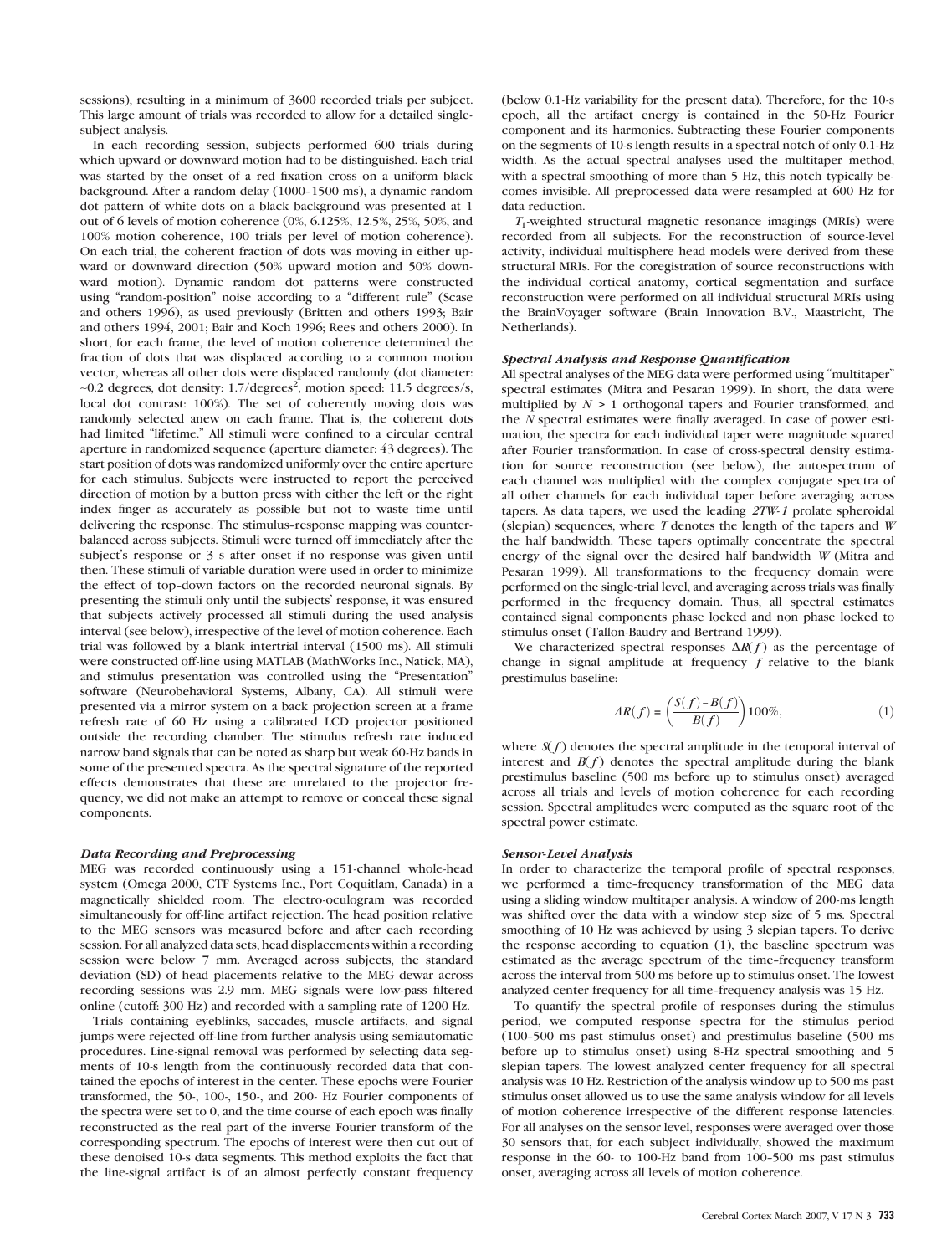#### Source-Level Analysis

To estimate the spectral amplitude of responses at the cortical source level, we used an adaptive spatial filtering technique known as ''linear beamforming'' (Van Veen and others 1997; Gross and others 2001). In short, for each frequency  $f$  and source location  $r$ , a linear filtering matrix  $A$  was computed that passes activity from location  $r$  with unit gain while maximally suppressing activity from other sources. Formalization of these constraints yields the following solution:

$$
A(r, f) = (L^T(r)C(f)^{-1}L(r))^{-1}L^T(r)C(f)^{-1},
$$
\n(2)

where  $C(f)$  denotes the complex cross-spectral density matrix of all 151 simultaneously recorded MEG signals at frequency f. The columns of  $L(r)$  contain the leadfield for 2 orthogonal tangential dipoles at location r. The complex cross-spectral density matrix  $C(f)$  for the individual functional gamma band of each subject was computed independently for the stimulus (100-500 ms past stimulus onset) and baseline (500 ms before up to stimulus onset) period using multitaper spectral estimates with 20-Hz spectral smoothing and 15 slepian tapers. The leadfield matrix L was computed for each subject and recording session using a multisphere head model constructed from the individual structural MRIs and the measured head position relative to the MEG sensors. Based on the linear filtering matrix  $A$ , the power  $p$  at frequency  $f$  and location r is derived according to

$$
p(r, f) = \lambda_1(A(r, f)C(f)A^{T^*}(r, f)),
$$
\n(3)

where  $\lambda_1$  denotes the largest singular value operator that derives the power of a dipole in the dominant spatial direction. The linear beamformer exhibits a spatial bias, projecting more power to deeper sources. This bias is corrected for by normalizing the projected power with the projected noise (Van Veen and others 1997), which was computed according to equation (3), with replacement of the cross-spectral density matrix of the signals by the noise cross-spectral density matrix. We estimated the noise cross-spectral density matrix as the smallest singular value of the original cross-spectral density matrix times the identity matrix. As for all sensorlevel analysis, source-level responses were characterized as the percentage of change in spectral amplitude during the stimulus period relative to the prestimulus baseline according to equation (1). The beamforming method cancels out distant and perfectly linearly correlated sources. However, experimental assessments of cortical correlation strength (Leopold and others 2003) as well as simulations (Van Veen and others 1997; Gross and others 2001; Sekihara and others 2002) show that this does not cause a problem in the physiological range of source correlation.

All source reconstructions were performed on a regular 3-dimensional grid of 6-mm resolution covering the entire cortical volume and were then linearly interpolated on a regular grid of 1-mm resolution. For each resulting voxel, the average responses and the modulation of response by motion coherence were analyzed using the method of sequential polynomial regression (see below). This analysis resulted in functional source-level images that were projected onto the individually reconstructed and Talairach-transformed cortical surfaces using BrainVoyager (Brain Innovation B.V.). Functional maps of the response modulation were thresholded at  $P = 10^{-4}$  and  $P = 10^{-7}$  for the individual data and group average, respectively. For the group average, source-level responses were pooled across all subjects after spatial normalization of all individual data to the International Consortium for Brain Mapping template (Montreal Neurological Institute, Montreal, Canada) based on the individual structural MRIs using the SPM2 toolbox [\(http://](http://www.fil.ion.ucl.ac.uk/spm) [www.fil.ion.ucl.ac.uk/spm\).](http://www.fil.ion.ucl.ac.uk/spm)

#### Analysis of Response Modulation

To statistically assess the modulation of responses by the strength of visual motion, we used sequential polynomial regression as described previously for the analysis of BOLD fMRI responses (Büchel and others 1998; Rees and others 2000). In short, the response  $y$  was modeled as a linear combination of basis functions of the stimulus variable  $c$  (motion coherence) equivalent to a polynomial expansion:

$$
y = p_0 + p_1 c^1 + p_2 c^2 + \dots + p_n c^n,
$$
 (4)

with  $p$  as polynomial coefficients. To independently assess the amount of accounted variance for each order of  $c$ , the different regressors of  $c$ 

734 Visual Motion Modulates High-Frequency Activity · Siegel and others

were orthogonalized, and starting with the zero-order (constant) model, each model was sequentially tested in a serial hierarchical analysis based on *F*-statistics (Draper and Smith 1998). This analysis characterizes whether adding the next higher order model yields a significantly better description of the response than the respective lower order model. We tested models up to the order of 4. The same algorithm of sequential polynomial regression was used to characterize the spectrotemporal profile of response modulation, the spectral specificity of response modulation, the modulation of responses in the individual functional gamma band, and the spatial distribution of modulation at the cortical source level. In all single-subject analyses, the variance was assessed over recording sessions. For the analyses of population averages, the variance was assessed across subjects.

In order to derive a functional frequency band of visual motion, we determined for each subject a 40-Hz-wide frequency band in the range from 10 to 200 Hz that had the maximum average first-order (linear) coefficient of response modulation. This was achieved by convolving the spectrum of first-order polynomial coefficients with a 40-Hz-wide boxcar kernel and selection of the frequency of the global maximum of the resulting spectrum.

All analyses were performed in MATLAB (MathWorks Inc.) using the ''FieldTrip'' open source toolbox [\(http://www.ru.nl/fcdonders/](http://www.ru.nl/fcdonders/fieldtrip) [fieldtrip\)](http://www.ru.nl/fcdonders/fieldtrip) and with additional custom software.

#### **Results**

## **Psychophysics**

The relationship between neuronal activity and visual motion strength was investigated in a 2-alternative forced choice motion direction discrimination paradigm (Fig. 1). With increasing motion coherence, the proportion of correctly performed trials increased monotonically, whereas response latency decreased (Fig. 1C). The mean threshold (82% correct performance) was at 13.9% motion coherence (standard error of the mean [SEM]: 2.6%). The mean response latency at threshold was 1.6 s (SEM: 0.1 s).

# Visual Stimulation Induces Tonic High-Frequency Responses over Visual Cortex

In all subjects, visual stimuli induced a tonic increase in MEG signal amplitude in the high-gamma-frequency range  $($ >50 Hz) at sensors overlying visual cortex (Fig. 2 and Supplementary Fig. 1). This tonic high-frequency response was complemented by a stable decrease in signal amplitude at frequencies below 30 Hz. These tonic visual responses were preceded by a transient response from about 50 to 100 ms at frequencies below 50 Hz. The sensor-level topography of the tonic high-frequency response induced by visual stimulation was similar across subjects, mainly confined to posterior sensors overlying the visual cortex. Therefore, for all subsequent sensor-level analyses and each individual subject, we averaged the responses over those 30 sensors with the strongest individual overall visual response, that is, those 30 sensors with the strongest 60- to 100-Hz response from 100 to 500 ms past stimulus onset averaged over all levels of motion coherence (Fig. 2B, see Supplementary Fig. 1 for all single-subject data).

To further analyze the spectral profile of the tonic response and its modulation by the strength of visual motion, we computed response spectra for the stimulus period (100–500 ms) past stimulus onset) separately for each level of motion coherence (Fig. 3). Restricting the analysis up to 500 ms past stimulus onset ensured equal analysis windows for all levels of motion coherence irrespective of the different response latencies. These responses showed a consistent spectral profile across all subjects. In the frequency range below 30 Hz, visual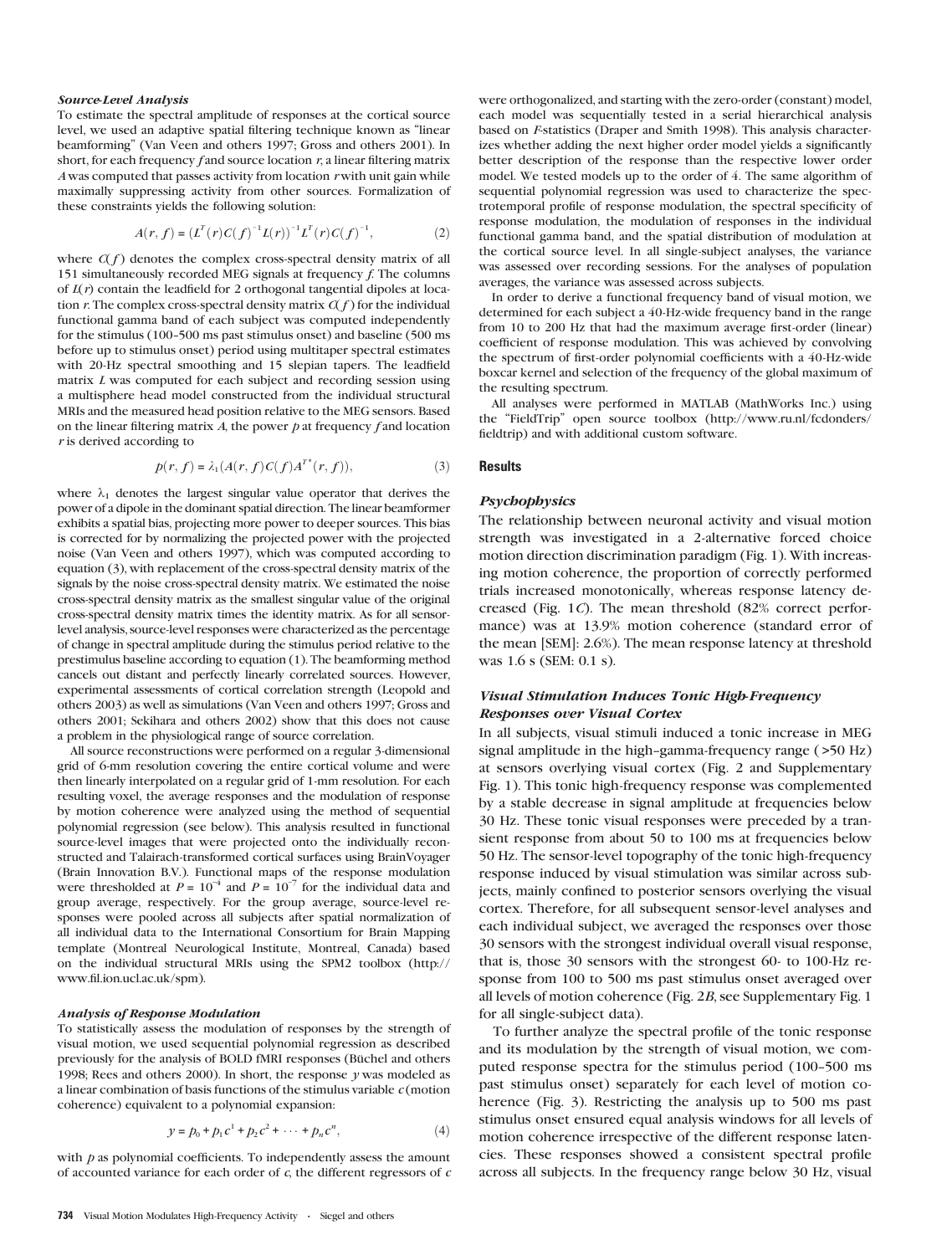

Figure 1. Experimental paradigm and psychophysics. (A) Schematic illustration of the dynamic random dot stimuli at 3 levels of motion coherence. At 0% motion coherence, all dots are randomly displaced from one frame to the next. At 50% motion coherence, half of the dots are displaced randomly between frames, whereas the other half moves in a common direction. At 100%, all dots share the same motion vector. Stimuli were presented at 6 logarithmically scaled levels of motion coherence ranging from 0% to 100% with either upward or downward coherent motion direction. (B) Time course of one trial. Trials start with onset of a fixation cross. After a random delay (1-1.5 s), dynamic random dot stimuli were displayed in a circular aperture until the subjects reported the perceived motion direction by pressing 1 of the 2 response keys. Stimulation was also terminated if no response was given within a 3-s time period. (C) Behavioral results averaged across all subjects. Correct performance (left panel) and response latencies (right panel) are plotted as a function of motion coherence. Continuous lines correspond to fitted Weibull functions.



Figure 2. Visual stimulation induces sustained high-frequency responses. (A) Timefrequency representation of the response in MEG amplitude averaged across 30 sensors of interest and all stimuli and subjects. All responses are characterized as the percentage of change in signal amplitude relative to the blank prestimulus baseline (500 ms before up to stimulus onset). The white vertical line marks the time of stimulus onset.  $(B)$  Sensor-level topography of the tonic gamma-band response (60--100 Hz) during the stimulus interval (100--500 ms past stimulus onset) averaged across all stimuli and subjects. Sensor colors indicate the number of subjects for which each sensor was included in the sensor-level analysis.



Figure 3. Spectral distribution of visual responses. The panels show the response in signal amplitude during the stimulus period (100-500 ms past stimulus onset) for each level of motion coherence. The figure displays the individual results for all recorded subjects and the population average (lower right panel). Note that because of the pronounced negative responses in the low-frequency range, responses are scaled separately for frequencies below and above 30 Hz.

stimulation led to a pronounced decrease in signal amplitude. This decrease showed 2 local minima at about 12 Hz (alpha band) and 25 Hz (beta band). At frequencies above 30 Hz, a broadband increase in signal amplitude was observed up to frequencies well above 100 Hz. In the frequency range from about 60 to 100 Hz, responses increased monotonically with strength of visual motion, whereas there was a decrease in responses to stimuli of the highest motion coherence at frequencies above about 110 Hz.

# Responses Are Modulated by Visual Motion Strength

If frequency-specific activity plays a role in encoding visual motion, it should increase monotonically with visual motion strength. To determine the frequency ranges in which this criterion was met, we parametrically analyzed the motiondependent response modulation by applying a sequential polynomial regression to the response at each single time and frequency (Büchel and others 1998; Draper and Smith 1998; Rees and others 2000). Each order of the polynomial model was then independently tested for a significant account of variance. Plotting the first- and second-order coefficients of the polynomial regression as a function of time and frequency depicts the full spectrotemporal evolution of the linear and quadratic modulation of neuronal activity by motion coherence (Fig. 4A and Supplementary Fig. 1). Across all subjects, this analysis revealed that the strongest linear increase (first-order coefficient) of activity with strength of visual motion indeed occurred in the frequency band from about 60 to 100 Hz, started 100 ms past stimulus onset and was then sustained. In the same temporal window, a significant positive linear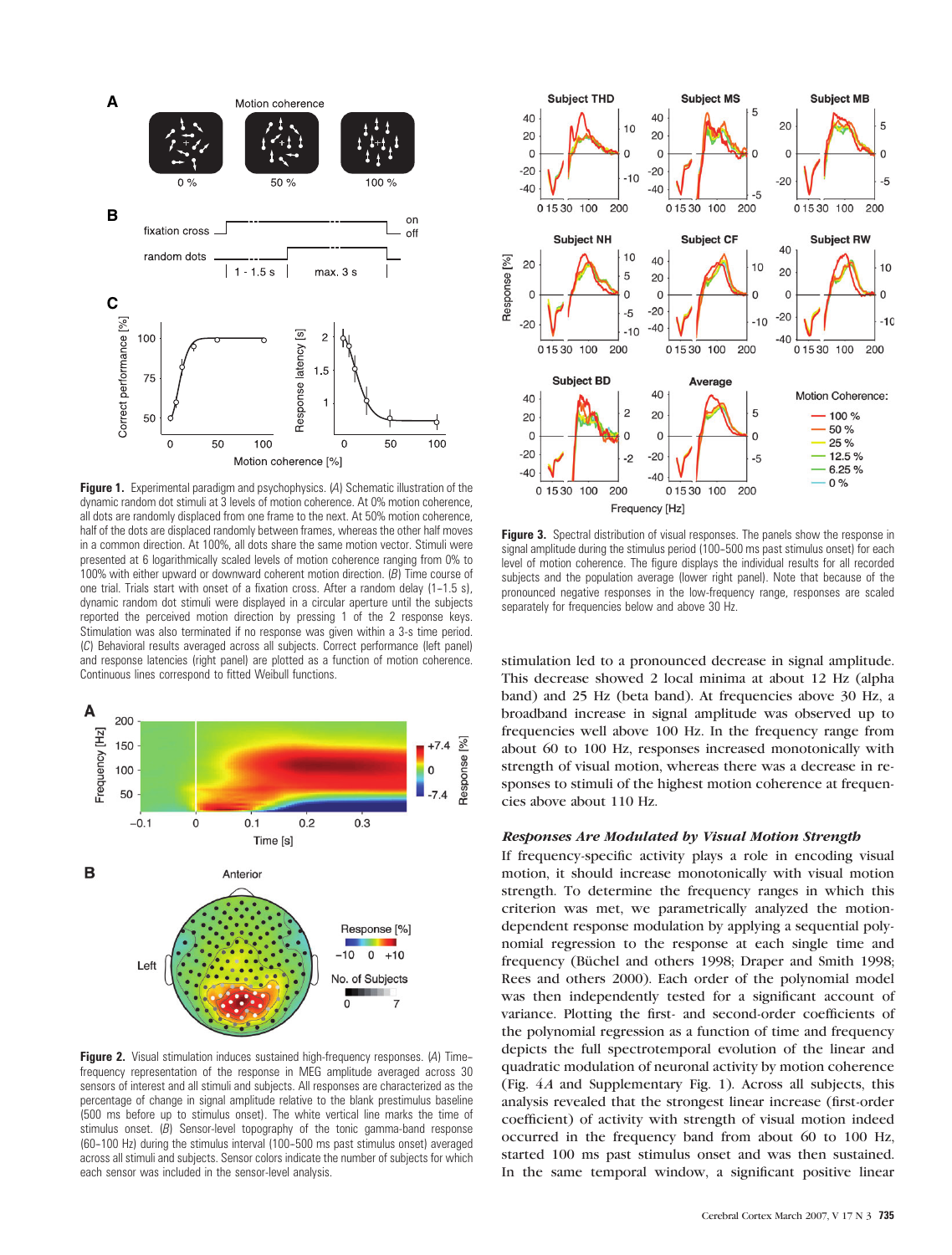

Figure 4. Spectral specificity of first- and second-order response modulations. (A) Time--frequency analysis of the first- (linear) and second-order (quadratic) modulation of responses by motion coherence. The 2 panels depict the spectrotemporal evolution of the corresponding polynomial coefficients. The statistical significance of modulations is indicated by the saturation of color scales. Vertical white lines mark stimulus onset. The panels show the average results across all subjects.  $(B)$  Panels display the spectral profile of response modulations during the stimulus period (100-500 ms past stimulus onset) for all individual subjects and the group average (lower right panel). Solid traces display the spectral distribution of first- (blue) and second-order (green) polynomial model coefficients. The frequency-dependent significance of these effects is indicated by the colored bars above and below the traces. Gray areas mark the individual 40-Hz-wide frequency bands with the strongest linear increase of activity with visual motion strength. Gray numbers denote the center frequencies of these bands.

modulation was also observed at about 40 Hz. A significant negative linear and quadratic (second-order coefficient) modulation was found at about 130 Hz.

To further investigate the spectral profile of these tonic response modulations in the stimulus period, we applied the same method of sequential polynomial regression to the average response at each single frequency in the window from 100-500 ms post stimulus onset. We visualized the spectral profile of the tonic response modulation by plotting the corresponding polynomial coefficients and their significance as a function of frequency (Fig.  $4B$ ). For all individual subjects as well as the group average, this analysis displayed a high intersubject reliability of the positive first-order modulation in the high gamma band from about 60 to 100 Hz. Three subjects displayed a significant positive second-order modulation in this frequency range. A smaller significant positive linear modulation in the lower gamma band at about 40 Hz was observed in 3 subjects. A significant negative first-order modulation in the low-frequency range (<30 Hz) was found in 3 subjects. In accordance with the frequency-dependent response functions (Fig. 3), a significant negative second-order effect was identified in the frequency range from about 100 to 150 Hz in 6 subjects.

# Strongest Response Modulation Is Expressed in a Consistent High Gamma Band

Based on the above analysis, we next aimed at defining for each individual subject and for the average across all subjects a functional frequency band of visual motion. To this end, we determined which continuous 40-Hz-wide band displayed the maximum linear increase of activity with strength of visual motion (Fig. 4B, gray bands). Across all subjects, this analysis resulted in highly reliable frequency bands in the high gamma range with center frequencies at about 80 Hz (mean center frequency: 81 Hz, SD: 3.6 Hz).

To depict the modulation of responses by visual motion strength in these functional bands, we plotted the average response of activity across these frequency bands as a function of motion coherence (Fig. 5). In all investigated subjects, as well as in the grand average, gamma-band activity was strongly modulated by visual motion strength. To parametrically characterize the linearity of these response modulations, we again applied sequential polynomial regression. In all subjects as well as the group average, the linear (first order) model described the data significantly better than a constant model  $(P < 10^{-4})$ . Two subjects displayed a significant positive quadratic (second order) modulation ( $P < 0.01$ ). Across all subjects, the mean additional variance accounted for by the quadratic compared with the linear model was 3%. Higher order models were not significant ( $P > 0.05$ ). Whereas overall response magnitudes substantially differed across subjects, the magnitude of the modulation by motion strength showed a remarkable intersubject reliability. On average, the magnitude of response to stimuli of 100% motion coherence was about 1.7 times the magnitude of response to 0% motion coherence (mean response ratio: 1.71, SD: 0.26).

We conclude that the modulation of high-frequency responses by visual motion strength is very consistent across subjects. More specifically, the magnitude of response modulation as well as its spectral distribution is remarkably similar in all investigated subjects.

# High- Frequency Activity Increases with Visual Motion Strength in Motion-Responsive Cortical Regions

The above analyses were based on the MEG spectral amplitude averaged across a group of 30 sensors overlying large portions of the occipital, parietal, and temporal cortex. In order to investigate the cortical specificity of the above-described modulations in the high gamma band, we next applied a distributed source reconstruction technique termed linear beamforming (Van Veen and others 1997; Gross and others 2001). In addition to the source-level analysis of the modulation of responses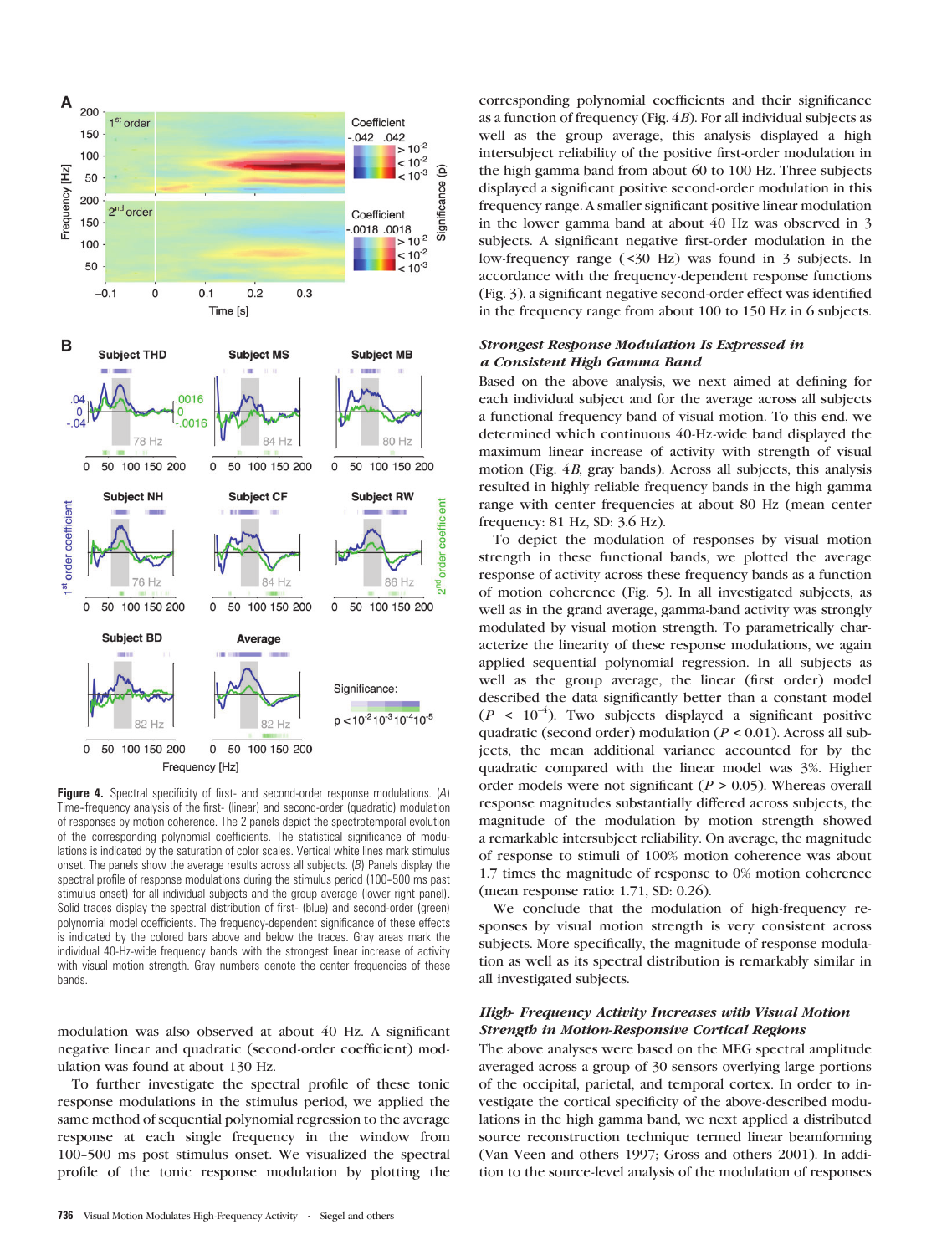

**Figure 5.** Modulation of responses in a functionally defined frequency band. The plots show the responses in the individually defined frequency bands during the stimulus period as a function of motion coherence. Results are displayed separately for each subject and for the average across all subjects (lower right panel). Solid lines correspond to fitted significant ( $P < 0.01$ ) linear (black) and quadratic (gray) models.

by visual motion strength, we investigated the cortical distribution of the average visual responses across all levels of motion coherence. The latter analysis allowed us to validate the performance of the applied beamforming method against previous results that demonstrate strongest high-frequency responses near the calcarine sulcus (Hall and others 2005; Hoogenboom and others 2006). Moreover, it allowed us to investigate if the modulation of high-frequency activity is simply found in those regions with the strongest response or if it occurs specifically in regions involved in the processing of visual motion.

For each individual subject and level of motion coherence, cortical responses in the individually defined functional frequency band were reconstructed from the sensor-level data on a 6-mm grid covering the entire cortical volume. Sequential polynomial regression was then applied to the response at each cortical voxel. This analysis results in functional maps that depict the cortical distribution of the average gamma-band response across all levels of motion coherence (Fig. 6, red overlay, zero-order effect) and the positive linear modulation of gamma-band activity by visual motion (Fig. 6, blue overlay, first-order effect). In addition to the single-subject analysis, we computed the functional maps of the group average by pooling the responses across all subjects after spatial normalization of the individual source-level data to the Montreal Neurological Institute template brain (Fig. 6, lower right panel).

In all subjects, the global maximum of the visual gamma-band response across all levels of motion coherence was located near the occipital pole in pericalcarine cortex. This localization suggests a neural source in striate or early extrastriate visual cortex (V1, V2, V3) and accords well with previous reports (Hall and others 2005; Hoogenboom and others 2006). This localization of the average visual responses was contrasted by the pattern of regions that displayed a significant positive linear modulation of gamma-band activity by visual motion strength. Local maxima of this gamma-band modulation were located in the occipitoparietal and lateral occipitotemporal cortex (depicted as OP and LOT, respectively, in Fig. 6). All subjects as well as the group average showed a maximum in the occipitoparietal cortex. Six out of 7 subjects and the group average displayed a maximum in the lateral occipitotemporal cortex. The position of lateral occipitotemporal peaks with respect to the individual sulcal and gyral patterning corresponded to the typical location of human MT+, as defined by functional imaging: the junction of the ascending limb of the inferior temporal sulcus with the lateral occipital sulcus (Dumoulin and others 2000). Its average coordinates were also in accordance with those of fMRI-defined MT+ (average Talairach coordinates:  $x = 46$ ,  $y = -67$ ,  $z = 0$ , SD = 5, 5, 5, respectively) (Watson and others 1993; Tootell and others 1995; Dumoulin and others 2000).

#### **Discussion**

To characterize how the strength of visual motion modulates frequency-specific neuronal activity, we recorded MEG in human subjects performing a visual motion discrimination task. Our results show that activity in a high gamma band from about 60 to 100 Hz increases with strength of visual motion with a high reliability across individuals. Whereas strongest visual responses in this band originate from pericalcarine cortex, the strongest modulation of responses by visual motion strength was found in several motion-responsive regions remote from the pericalcarine cortex.

The stimulus-induced increase of gamma-band activity was accompanied by a pronounced decrease of low-frequency activity. Moreover, the positive correlation of gamma-band activity with visual motion strength was in some subjects complemented by a negative correlation in low-frequency ranges. This asymmetric behavior of activity in high- and low-frequency bands is consistent with previous experimental findings in visual cortex of cats, monkeys, and humans (Gray and others 1989; Roelfsema and others 1997; Tallon-Baudry and others 1998; Tallon-Baudry and Bertrand 1999; Fries and others 2001).

The large amount of data recorded in each subject ( $\geq 3600$ ) trials) allowed us to analyze the modulation of responses independently for each single subject. Remarkably, the magnitude of response modulation as well as the derived functional frequency band from about 60 to 100 Hz was highly consistent across all investigated subjects. The derived frequency range agrees well with several recent studies that describe stimulusinduced activity in the high gamma band in nonhuman primates (Eckhorn and others 1993; Logothetis and others 2001; Henrie and Shapley 2005) and humans (Crone and others 2001; Kaiser and others 2002; Edwards and others 2005; Hall and others 2005; Lachaux and others 2005; Tanji and others 2005; Hoogenboom and others 2006). Moreover, the frequency range derived here based on the modulation of responses by the intensity of a sensory feature accords well with previously defined bands based on the feature specificity of responses in visual cortex of alert cats and monkeys (Frien and others 2000; Siegel and König 2003; Kayser and König 2004). Thus, activity particularly in the high gamma band may be related to the processing and encoding of sensory information.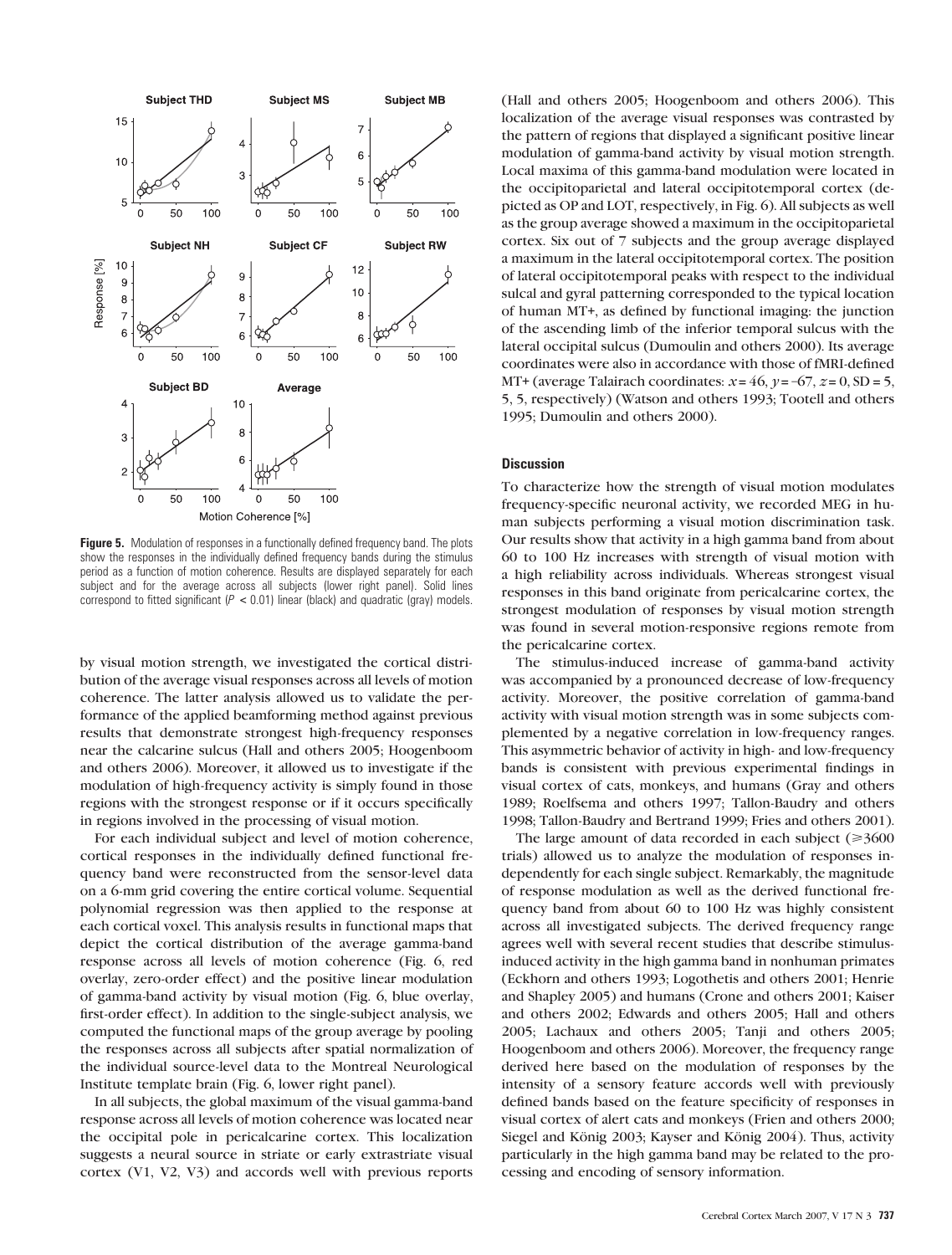

Figure 6. Spatial specificity of high-frequency responses and response modulations. The functional overlays display the spatial specificity of the average response in the individually defined functional frequency band across all levels of motion coherence (red overlay) and its linear modulation by visual motion strength (blue overlay). Functional maps are projected onto the reconstructed cortical surface of all individual subjects. Labels mark the local maxima of the linear modulation that have been assigned to the lateral occipitotemporal (LOT) and occipitoparietal (OP) cortex. The lower right panel displays the group average across all subjects.

As strength of visual motion increases with an increasing fraction of coherently moving dots, there is a concomitant decrease of stimulus transients due to random dot displacements. Recordings in primary visual cortex of alert cats suggest that feature selectivity and responses to stimulus transients prevail in different frequency ranges of the LFP, the former being prominent between 30 and 110 Hz and the latter dominating above 110 Hz (Siegel and König 2003; Kayser and König 2004). In accordance with these findings, the reduced responses to stimuli of the highest motion coherence at frequencies above 110 Hz could thus reflect a functional differentiation within the high-frequency range.

Employing the same paradigm as used here, a previous study has demonstrated a linear modulation of BOLD fMRI responses by visual motion strength in several extrastriate cortical regions and in particular in area MT+ (Rees and others 2000). We observed a corresponding modulation of gamma-band activity in a similar set of cortical regions including several extrastriate visual areas. Although the spatial resolution of MEG even in combination with adaptive distributed source reconstruction techniques is low compared with fMRI (Gross and others

2003; Liljestrom and others 2005), this set of areas accords roughly with areas found to be motion responsive by means of fMRI. Specifically, the regions characterized by the gammaband modulation (occipitoparietal and lateral occipitotemporal cortex) have also been found to show an increase of the BOLD response with visual motion coherence (Rees and others 2000; Braddick and others 2001). Motion responsiveness is well documented in area MT+ in the lateral occipitotemporal cortex (Watson and others 1993; Tootell and others 1995; Rees and others 2000), in occipitoparietal regions, specifically in area V3A in the junction of the intraparietal with the transverse occipital sulcus (Tootell and others 1997), and in a not yet classified area located in the ventral part of the intraparietal sulcus (Sunaert and others 1999). The correspondence between feature-specific activity in the high gamma band demonstrated here and the corresponding modulations of BOLD responses accords well with recent invasive studies that demonstrate a close coupling of high-frequency LFP activity and the BOLD response (Logothetis and others 2001; Logothetis and Wandell 2004; Mukamel and others 2005; Niessing and others 2005).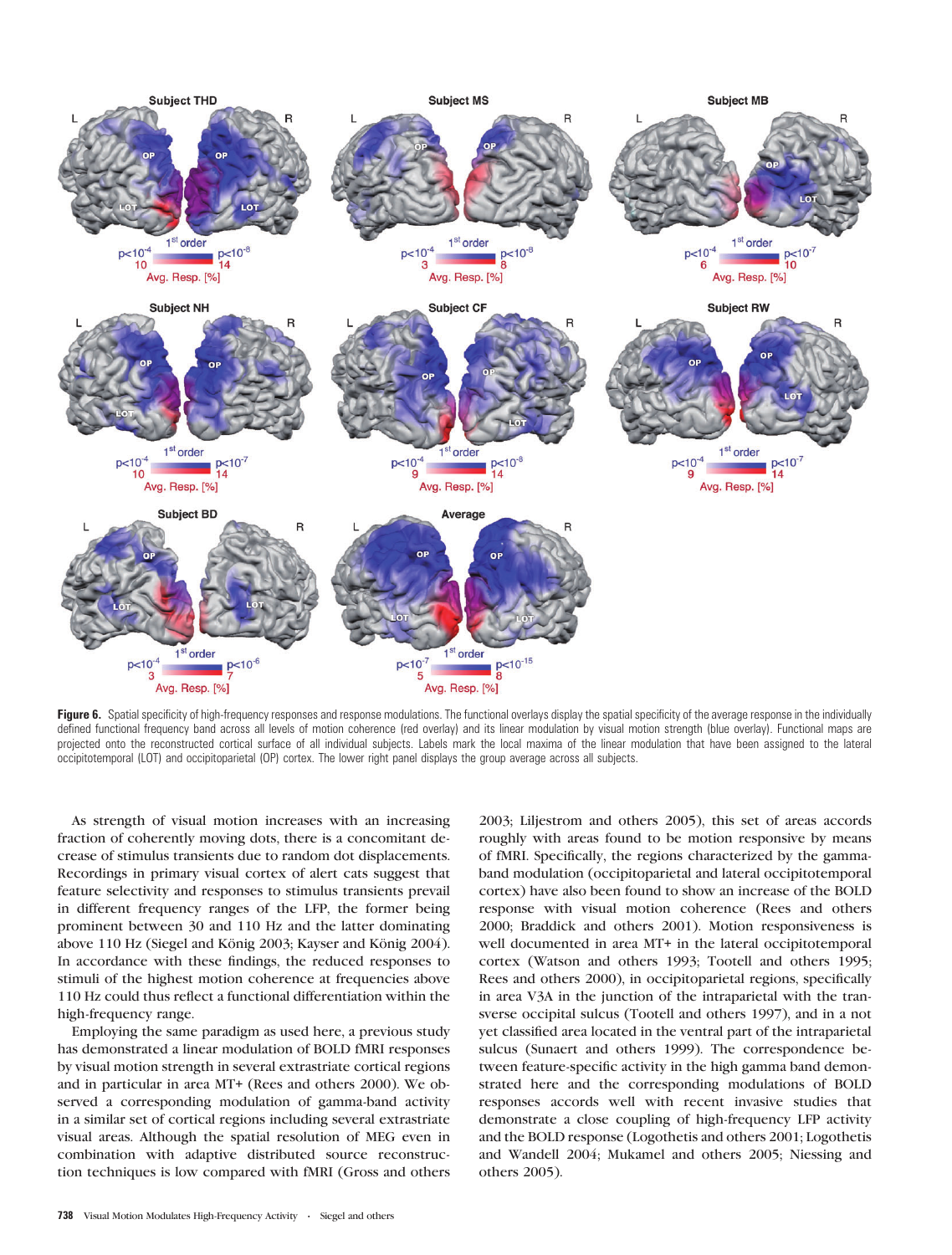Of particular interest in the present context is the prevalence of the gamma-band modulation in an area consistent with the human motion complex MT+ because previous studies investigating the temporal structure of spiking activity in the macaque analogue yielded substantially diverging results (Kreiter and Singer 1992, 1996; Bair and others 1994, 2001; de Oliveira and others 1997). Two studies had used moving bar stimuli and observed stimulus-induced synchronization of spiking activity in the gamma band that was correlated with stimulus properties (Kreiter and Singer 1992, 1996). By contrast, another study that employed drifting square wave gratings reported a stimulus-induced decrease in spike synchronization (de Oliveira and others 1997). Two other studies (Bair and others 1994, 2001) employed random dot stimuli, very similar to the ones used here, and found neither a modulation of the spectral signature of MT spiking activity nor a modulation of synchronization by visual motion strength. The discrepancy of the present results to these previous measurements could be due to several factors. Whereas typical extracellular recordings of spiking activity are weighted toward the output of the recorded units, the MEG signal measures, similar to the LFP, dendrosomatic currents, primarily reflect the neuronal input and local computation in a cortical region. Furthermore, the MEG signal reflects coordinated activity in large neuronal populations and may, therefore, be particularly well suited to detect changes in the frequency-specific neuronal synchronization.

Invasive recordings in macaque area MT have demonstrated a tight link between single-neuron firing rates and perception of visual motion (Britten and others 1996; Parker and Newsome 1998). In contrast, in the present data, the population average showed no increase of gamma-band activity over the first 3 levels of motion coherence, whereas motion direction discrimination performance increases steeply over this motion coherence range. This dissociation between psychophysical performance and the neuronal response suggests that gammaband activity may not encode visual motion strength at very low levels of motion coherence and may thus not be the limiting factor for the motion discrimination task at hand. Moreover, the dissociation between psychophysical data and neuronal responses rules out that the observed modulations are simply caused by neural activity related to the behavioral response in combination with different response latencies. If such responserelated activity caused the observed modulation, the increase of high-frequency activity with increasing motion coherence should exactly parallel the decrease in response latencies. In contrast, although response latencies are effectively identical for 50% and 100% motion coherence, there is a strong increase in high-frequency responses over that coherence range. Thus, the present modulations cannot be explained by responserelated activity and variation of response latencies.

It is important to note that the reported frequency-specific modulation of MEG amplitude does not provide a direct measure of neural synchronization and could in principle reflect a change in the degree of neural synchronization and a change in synaptic activation levels. For the following reasons, the observed modulation of MEG amplitude most likely reflects both of these aspects: Several invasive recordings demonstrate that a spectrally specific enhancement of LFP amplitude is associated with increased synchronization of neuronal spiking and also enhanced spike-LFP synchronization in the same frequency range (Eckhorn and others 1988, 1993; Gray and Singer 1989; Herculano-Houzel and others 1999; Fries and

others 2001; Siegel and König 2003). Moreover, a mere change of synaptic activation level without changes in the temporal patterning of activity (Britten and others 1993; Bair and others 1994) would result in a spectrally unspecific modulation of MEG amplitude, that is, similar modulation should be observed over the entire spectrum. In contrast, the present data show frequency-specific modulations in MEG amplitude with opposite effects in low- and high-frequency ranges. Taken together, these considerations suggest that the observed modulations reflect both a change in synaptic activation level and a frequencyspecific change in the correlation structure of the contributing neural populations.

The increased spiking of neurons driven by a sensory feature might thus be accompanied by an increase in high-frequency synchronization among this neuronal population. In particular, in a regime of balanced excitation and inhibition (Salinas and Sejnowski 2000), this synchronization could enhance the impact of spiking activity on downstream neurons (König and others 1996; Engel and others 2001; Salinas and Sejnowski 2001; Azouz and Gray 2003; Sejnowski and Paulsen 2006). With increasing stimulus intensity, such stimulus-induced synchronization could dynamically enhance the gain of sensory representations. In contrast to a coding scheme based only on spike rate, this would provide a flexible and energy-efficient mechanism (Laughlin and Sejnowski 2003) to widen the dynamic range of neural representations as measured by their postsynaptic effect.

An interesting question is whether the response modulations described here are attributable to specific neuronal subpopulations as defined by their preferred direction of visual motion. Invasive recordings have demonstrated a strong correlation of neuronal high-frequency synchronization with the similarity of receptive field properties such as spatial overlap, preferred orientation, or preferred direction of motion (Gray and others 1989; Frien and Eckhorn 2000; Bair and others 2001; Palanca and DeAngelis 2005). The frequency-specific increase in activity measured at the population level by means of MEG may thus reflect an increase in synchronization specifically among the responsive subpopulation of neurons whose preferred direction of motion matches the visual stimulus. Whether such a population-specific increase in synchronization is paralleled by a decrease of synchronization among neurons with opposing direction preference, as has been demonstrated for MT firing rates (Britten and others 1993), remains to be studied in further investigations.

To conclude, our data demonstrate that the strength of visual motion correlates with gamma-band activity in the human visual motion pathway. This suggests that high-frequency activity in the human visual system may play a functional role in encoding the intensity of sensory features.

## Supplementary Material

Supplementary figures can be found at: [http://www.cercor.](http://www.cercor.oxfordjournals.org/) [oxfordjournals.org/.](http://www.cercor.oxfordjournals.org/)

### Notes

We thank Markus Bauer for helpful discussions. This study was supported by grants from the Deutsche Forschungsgemeinschaft (AKE), the European Commission (AKE), the Danish Research Council (RO), Netherlands Organization for Scientific Research (PF), Human Frontier Science Program (PF), and the Lungwitz-Foundation (AKE, MS, THD). Conflict of Interest: None declared.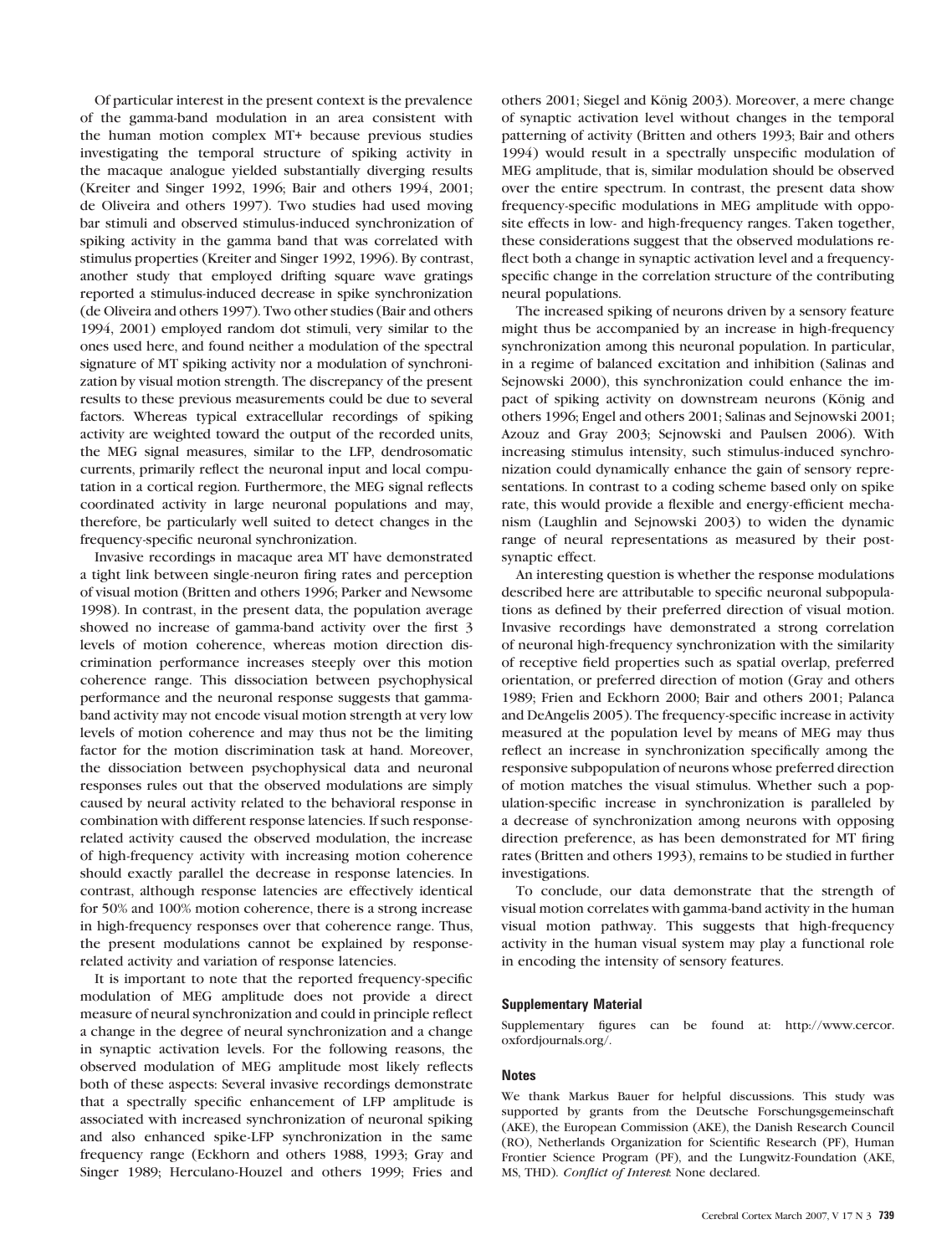Address correspondence to Markus Siegel, Department of Neurophysiology and Pathophysiology, Center of Experimental Medicine, University Medical Center Hamburg-Eppendorf, University of Hamburg, Martinistrasse 52, 20246 Hamburg, Germany. Email: m.siegel@uke. uni-hamburg.de.

### **References**

- Azouz R, Gray CM. 2003. Adaptive coincidence detection and dynamic gain control in visual cortical neurons in vivo. Neuron 37:513-523.
- Bair W, Koch C. 1996. Temporal precision of spike trains in extrastriate cortex of the behaving macaque monkey. Neural Comput 8:1185-1202.
- Bair W, Koch C, Newsome W, Britten K. 1994. Power spectrum analysis of bursting cells in area MT in the behaving monkey. J Neurosci 14:2870-2892.
- Bair W, Zohary E, Newsome WT. 2001. Correlated firing in macaque visual area MT: time scales and relationship to behavior. J Neurosci 21:1676--1697.
- Bichot NP, Rossi AF, Desimone R. 2005. Parallel and serial neural mechanisms for visual search in macaque area V4. Science 308.529-534
- Braddick OJ, O'Brien JM, Wattam-Bell J, Atkinson J, Hartley T, Turner R. 2001. Brain areas sensitive to coherent visual motion. Perception 30:61--72.
- Britten KH, Newsome WT, Shadlen MN, Celebrini S, Movshon JA. 1996. A relationship between behavioral choice and the visual responses of neurons in macaque MT. Vis Neurosci 13:87-100.
- Britten KH, Shadlen MN, Newsome WT, Movshon JA. 1993. Responses of neurons in macaque MT to stochastic motion signals. Vis Neurosci 10:1157--1169.
- Büchel C, Holmes AP, Rees G, Friston KJ. 1998. Characterizing stimulusresponse functions using nonlinear regressors in parametric fMRI experiments. Neuroimage 8:140-148.
- Crone NE, Boatman D, Gordon B, Hao L. 2001. Induced electrocorticographic gamma activity during auditory perception. Brazier Awardwinning article, 2001. Clin Neurophysiol 112:565-582.
- de Oliveira SC, Thiele A, Hoffmann KP. 1997. Synchronization of neuronal activity during stimulus expectation in a direction discrimination task. J Neurosci 17:9248-9260.
- Draper NR, Smith H. 1998. Applied regression analysis. New York: Wiley.
- Dumoulin SO, Bittar RG, Kabani NJ, Baker CL Jr, Le Goualher G, Bruce Pike G, Evans AC. 2000. A new anatomical landmark for reliable identification of human area V5/MT: a quantitative analysis of sulcal patterning. Cereb Cortex 10:454-463.
- Eckhorn R, Bauer R, Jordan W, Brosch M, Kruse W, Munk M, Reitboeck HJ. 1988. Coherent oscillations: a mechanism of feature linking in the visual cortex? Multiple electrode and correlation analyses in the cat. Biol Cybern 60:121-130.
- Eckhorn R, Frien A, Bauer R, Woelbern T, Kehr H. 1993. High frequency (60-90 Hz) oscillations in primary visual cortex of awake monkey. Neuroreport 4:243-246.
- Edwards E, Soltani M, Deouell LY, Berger MS, Knight RT. 2005. High gamma activity in response to deviant auditory stimuli recorded directly from human cortex. J Neurophysiol 94:4269-4280.
- Engel AK, Fries P, Singer W. 2001. Dynamic predictions: oscillations and synchrony in top-down processing. Nat Rev Neurosci 2:704-716.
- Frien A, Eckhorn R. 2000. Functional coupling shows stronger stimulus dependency for fast oscillations than for low-frequency components in striate cortex of awake monkey. Eur J Neurosci 12:1466-1478.
- Frien A, Eckhorn R, Bauer R, Woelbern T, Gabriel A. 2000. Fast oscillations display sharper orientation tuning than slower components of the same recordings in striate cortex of the awake monkey. Eur J Neurosci 12:1453-1465.
- Fries P, Reynolds JH, Rorie AE, Desimone R. 2001. Modulation of oscillatory neuronal synchronization by selective visual attention. Science 291:1560-1563.
- Gray CM, König P, Engel AK, Singer W. 1989. Oscillatory responses in cat visual cortex exhibit inter-columnar synchronization which reflects global stimulus properties. Nature 338:334-337.
- Gray CM, Singer W. 1989. Stimulus-specific neuronal oscillations in orientation columns of cat visual cortex. Proc Natl Acad Sci USA 86:1698-1702.
- Gross J, Kujala J, Hamalainen M, Timmermann L, Schnitzler A, Salmelin R. 2001. Dynamic imaging of coherent sources: studying neural interactions in the human brain. Proc Natl Acad Sci USA 98:694-699.
- Gross J, Timmermann L, Kujala J, Salmelin R, Schnitzler A. 2003. Properties of MEG tomographic maps obtained with spatial filtering. Neuroimage 19:1329-1336.
- Gruber T, Muller MM, Keil A, Elbert T. 1999. Selective visual-spatial attention alters induced gamma band responses in the human EEG. Clin Neurophysiol 110:2074-2085.
- Hall SD, Holliday IE, Hillebrand A, Singh KD, Furlong PL, Hadjipapas A, Barnes GR. 2005. The missing link: analogous human and primate cortical gamma oscillations. Neuroimage 26:13-17.
- Henrie JA, Shapley R. 2005. LFP power spectra in V1 cortex: the graded effect of stimulus contrast. J Neurophysiol 94:479-490.
- Herculano-Houzel S, Munk MH, Neuenschwander S, Singer W. 1999. Precisely synchronized oscillatory firing patterns require electroencephalographic activation. J Neurosci 19:3992-4010.
- Hoogenboom N, Schoffelen JM, Oostenveld R, Parkes LM, Fries P. 2006. Localizing human visual gamma-band activity in frequency, time and space. Neuroimage 29:764-773.
- Kaiser J, Lutzenberger W, Ackermann H, Birbaumer N. 2002. Dynamics of gamma-band activity induced by auditory pattern changes in humans. Cereb Cortex 12:212-221.
- Kayser C, König P. 2004. Stimulus locking and feature selectivity prevail in complementary frequency ranges of V1 local field potentials. Eur J Neurosci 19:485-489.
- König P, Engel AK, Singer W. 1996. Integrator or coincidence detector? The role of the cortical neuron revisited. Trends Neurosci 19:130-137.
- Kreiter AK, Singer W. 1992. Oscillatory neuronal responses in the visual cortex of the awake macaque monkey. Eur J Neurosci 4:369-375.
- Kreiter AK, Singer W. 1996. Stimulus-dependent synchronization of neuronal responses in the visual cortex of the awake macaque monkey. J Neurosci 16:2381-2396.
- Lachaux JP, George N, Tallon-Baudry C, Martinerie J, Hugueville L, Minotti L, Kahane P, Renault B. 2005. The many faces of the gamma band response to complex visual stimuli. Neuroimage 25:491-501.
- Laughlin SB, Sejnowski TJ. 2003. Communication in neuronal networks. Science 301:1870-1874.
- Leopold DA, Murayama Y, Logothetis NK. 2003. Very slow activity fluctuations in monkey visual cortex: implications for functional brain imaging. Cereb Cortex 13:422-433.
- Liljestrom M, Kujala J, Jensen O, Salmelin R. 2005. Neuromagnetic localization of rhythmic activity in the human brain: a comparison of three methods. Neuroimage 25:734.
- Logothetis NK, Pauls J, Augath M, Trinath T, Oeltermann A. 2001. Neurophysiological investigation of the basis of the fMRI signal. Nature 412:150-157.
- Logothetis NK, Wandell BA. 2004. Interpreting the BOLD signal. Annu Rev Physiol 66:735-769.
- Lutzenberger W, Pulvermuller F, Elbert T, Birbaumer N. 1995. Visual stimulation alters local 40-Hz responses in humans: an EEG-study. Neurosci Lett 183:39-42.
- Mitra PP, Pesaran B. 1999. Analysis of dynamic brain imaging data. Biophys J 76:691-708.
- Mukamel R, Gelbard H, Arieli A, Hasson U, Fried I, Malach R. 2005. Coupling between neuronal firing, field potentials, and FMRI in human auditory cortex. Science 309:951-954.
- Murthy VN, Fetz EE. 1992. Coherent 25- to 35-Hz oscillations in the sensorimotor cortex of awake behaving monkeys. Proc Natl Acad Sci USA 89:5670-5674.
- Niebur E, Koch C. 1994. A model for the neuronal implementation of selective visual attention based on temporal correlation among neurons. J Comput Neurosci 1:141-158.
- Niessing J, Ebisch B, Schmidt KE, Niessing M, Singer W, Galuske RA. 2005. Hemodynamic signals correlate tightly with synchronized gamma oscillations. Science 309:948-951.
- Palanca BJ, DeAngelis GC. 2005. Does neuronal synchrony underlie visual feature grouping? Neuron 46:333-346.
- Parker AJ, Newsome WT. 1998. Sense and the single neuron: probing the physiology of perception. Annu Rev Neurosci 21:227-277.